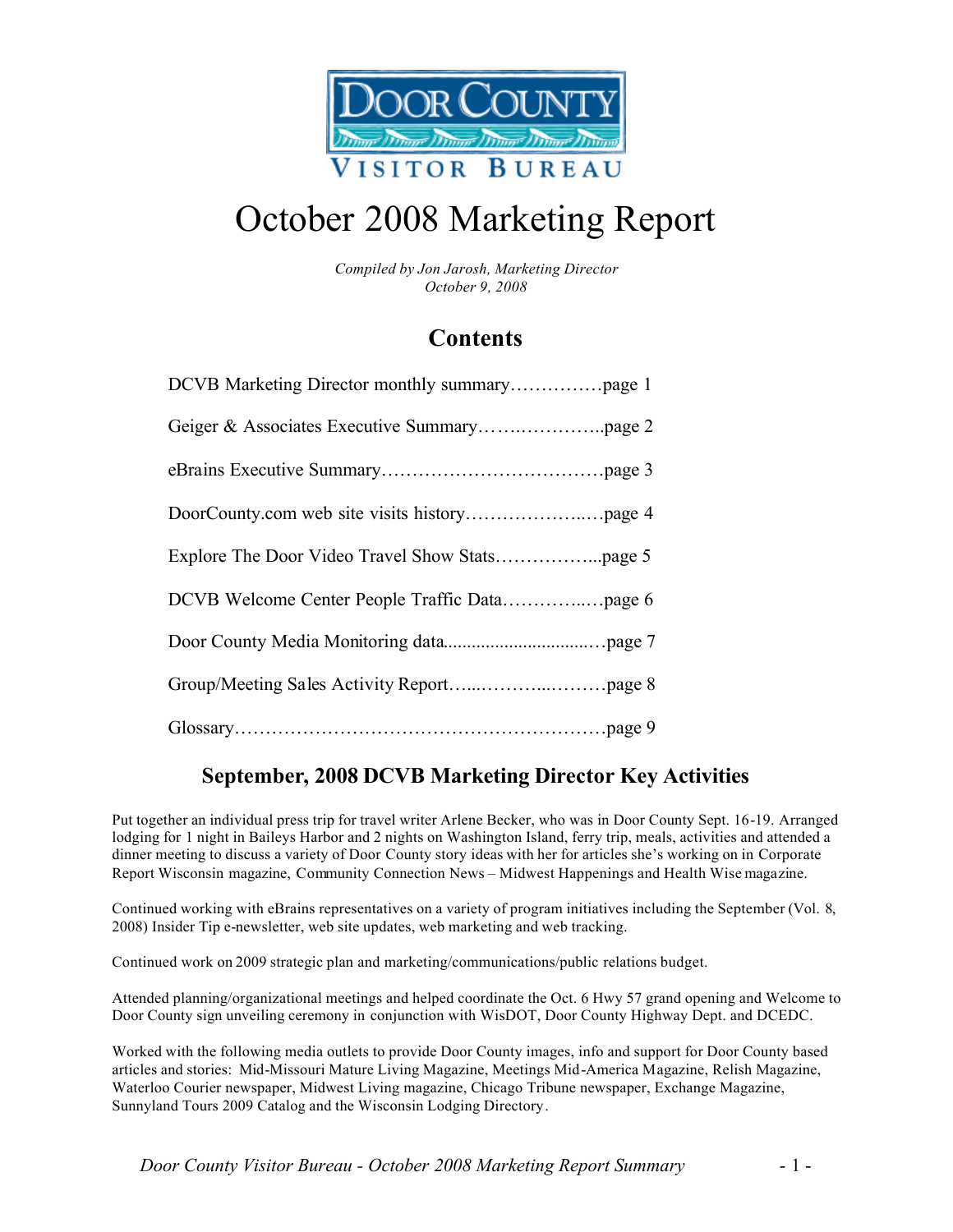### **GEIGER & ASSOCIATES MEDIA MARKETING UPDATE – SEPTEMBER 2008**

- $\checkmark$  Including the July 8-13, 2007, October 14-19, 2007, February 21-24, 2008, May 11-15, 2008, May 15-19, 2008, June 26-29, 2008, July 13-18, 2008, July 31-August 3, 2008 and August 20-24, 2008 press tours, a total of 142 journalists have visited Door County (as part of a group or individual trips) for the purposes of editorial research.
- $\checkmark$  As a result of Geiger & Associates group editorial press tours & media liaison activities on behalf of the Door County Visitor Bureau, **133** articles have been placed in print, radio or online media.
- ¸ These articles have reached an audience of **10,729,409** readers/listeners/viewers.
- $\checkmark$  If these articles had been purchased in the form of paid advertising, it would have cost the Door County Visitor Bureau **\$861,295.00.** Program to date, the Ad Value Equivalency (AVE) represents a **162% ROI**, so for every \$1 we've spent on the program , we've gotten back that original dollar plus \$1.62 in AVE.
- ¸ In-kind contributions from local DCVB industry partners for the first 9 group editorial press tours total \$145,285.50. Complimentary airfare Geiger & Associates has arranged to have donated (for all press tours) on behalf of this program totals \$59,100.00. The total amount of in-kind contributions for this program thus far is \$204,385.50, which represents costs the DCVB did not incur. Had the DCVB incurred these costs, the ROI would have gone from 162% to 61%.
- $\checkmark$  Obtained anticipated editorial dates from journalists for articles resulting from press tours; some approximate dates obtained include:
- o Not Born Yesterday (CA), September 2008 (obtaining)
- o Tribune Newspapers (TX), October 2008
- o Relish (national newspaper insert), October 2008
- o Tidewater Woman (VA), October 2008
- o JaxFax Travel Marketing Magazine, October 2008
- o Omaha World Herald (NE), October 2008
- o Daily Herald (IL), November 2008
- o Memphis Commercial Appeal, (TN), November 2008
- o News-Herald (OH), November 2008
- o Reunions Magazine, November/December 2008
- o SkyWest Magazine (United Express edition), November/December 2008
- o Macomb Observer and Oakland Observer (MI), Fall 2008
- o Valley Scene Magazine (CA), Fall 2008
- o Pathfinders Travel Magazine, Fall 2008
- o Greer Herald (FL), Winter 2008
- o American Fitness Magazine, 2008/2009
- o American Driver Magazine, January 2009
- o AAA Home & Away (WI) Door County Kayak Tours, January 2009
- o AAA Journeys Northeast, January/February 2009
- o AAA Ohio, January/February 2009
- o McClatchy -Tribune Newspaper Syndicate, Winter/Spring 2009
- o AAA Going Places (TN), Spring 2009
- o Connect Marketing Publications (GA), Spring 2009
- o Prime Time for Seniors (CO), Spring 2009
- o Village News/Southwest News (TX), Spring 2009
- o News-Herald (OH), Spring 2009
- o Mature Life Features Syndicate, Spring 2009
- o Southwestern Publications (OK), Spring 2009
- o Great Escapes Chicago by Countryman Press, April 2009
- o Toronto Sun, April 2009
	- o AAA Home & Away Scandinavia in Door County, May 2009
	-
- o Relish (national newspaper insert), July 2009
	-
	-
- $\checkmark$  Geiger & Associates continues to respond on a daily basis to media inquiries for Door County press kits, information, images and copy verification to accompany anticipated editorial coverage.
- $\checkmark$  Geiger & Associates continued the creation and refinement of itineraries and continued to secure complimentary airline tickets, lodging, meals and activities for journalists for the two remaining Door County press tours in 2008:

October 19-23, 2008 – Door County Fall Press Tour December 11-14, 2008 – Door County Holiday/Shopping Themed Press Tour

- $\checkmark$  Completed distribution to DCVB industry partners of current articles that resulted from the media marketing program, as well as a master CD of all articles , to date.
- $\checkmark$  Prepared Geiger & Associates media marketing program proposal for 2009.
- $\checkmark$  Arranged for journalist Tim Cigelske (on assignment for AAA Home & Away, WI) to visit Door County on an individual editorial research trip for an upcoming article.
- o AAA Home & Away (IN), May/June 2009
	-
	- o Wisconsin Trails –Segway Tours, July/August 2009
	- o AAA Home & Away Scandinavia in Door County, 2009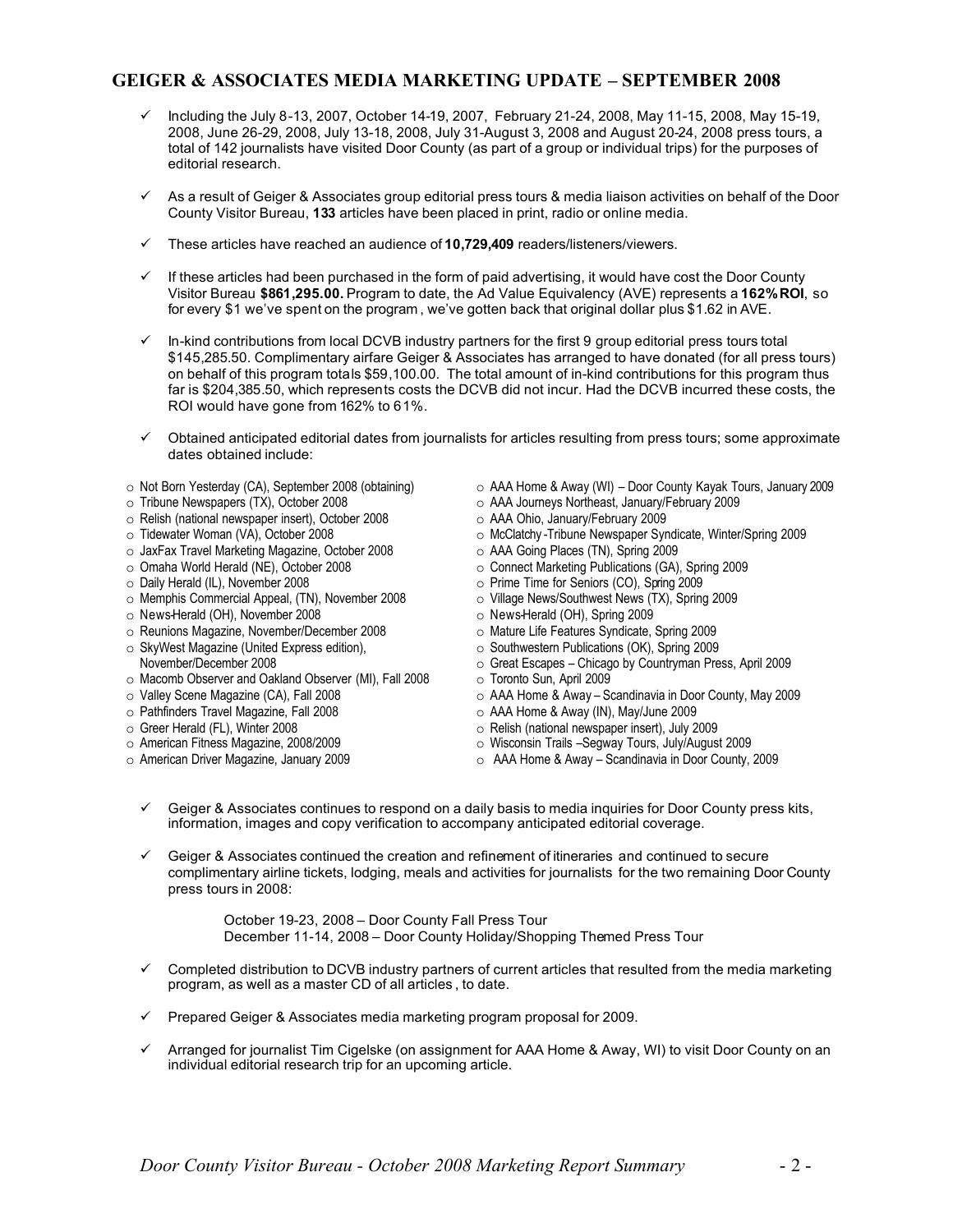



### **DOOR COUNTY ONLINE MARKETING EXECUTIVE SUMMARY SEPTEMBER, 2008**

#### **WEBSITE STATISTICS**

|               |          |         | $\frac{0}{0}$ |          |          |           |                    | $\%$   |
|---------------|----------|---------|---------------|----------|----------|-----------|--------------------|--------|
| Sep-08        | $Sep-08$ | Aug-08  | Change        | $Sep-07$ | % Change | 2008 YTD  | <b>YTD</b><br>2007 | Change |
| Site visits   | 247.470  | 298.739 | 17%<br>- 1    | 250.343  | $-1\%$   | 2.176.488 | .686.642           | 29%    |
| Unique visits | 75,535   | 95,120  | $-21\%$       | 64.767   | $7\%$    | 615.759   | 489.831            | 26%    |

*\*Smarter Stats*

#### **DASHBOARD**

| <b>SEPTEMBER '08 TO DATE</b> | Contract           | Contract      |                                |                          |
|------------------------------|--------------------|---------------|--------------------------------|--------------------------|
|                              | <b>Impressions</b> | <b>Clicks</b> | <b>Impressions</b><br>To Date* | <b>Clicks To</b><br>Date |
| <b>Insider Tip</b>           | 277,215            | 7,244         | 1,988,191                      | 81,110                   |
| $PPC$                        | 2,156,459          | 6,422         | 33,230,029                     | 66,075                   |
| $HVN$ Q2*                    | 96,040             | 1,372         | 380,170                        | 5,431                    |
| $PI*$                        |                    |               | 15,647,032                     | 103,970                  |
| Total                        | 2,529,714          | 15,038        | 51,245,422                     | 256,586                  |

\*PI does not include the spring '07 leads from a prior contract

*\*does not include SEO numbers, nor welcome/auto -responder emails*

*\*some impressions and clicks are estimated against a standard search metric*

**DATABASE** – approximately 146,000 records at the end of September.

**EMAIL MARKETING** - **Volume 8/September Insider Tip** – 'A Taste of Napa Valley in Door County', focusing on winery tours and on the Kingdom So Delicious promotion, deployed on September 9th to approximately 148,700 database records and was remailed to non-openers on September 16th. There was a 2% increase in open rates and 7,244 clicks from the Insider Tip to newsletter links. The top clicked items were the prize giveaway, the event calendar, the Kingdom So Delicious calendar of events, the winery map and the winery and brewery listings.

**PAY PER CLICK (PPC)** – For the month, 6,422 clicks were delivered to DoorCounty.com or to the site's landing pages. There are over 33 million impressions to date; the accommodations, vacation and branded categories of keywords each had over a 100% click-to-action percentage.

**Fall '07 Conversion Study Results** – below are preliminary results:

|               | Gross<br>Conversion | Gross<br>Conversion<br>average \$<br>spent | Net<br>Conversion<br>average \$<br>spent | Estimated<br>total<br>spending<br>(Gross) | <b>ROI</b><br>(Gross) | Leads  | Cost     |
|---------------|---------------------|--------------------------------------------|------------------------------------------|-------------------------------------------|-----------------------|--------|----------|
| eBrains<br>PI | 25.0%               | \$897                                      | \$947                                    | \$9,022,819                               | \$179                 | 40.257 | \$50,400 |
| Organic       | 61.0%               | \$1,119                                    | \$1,080                                  | \$760,404                                 | N/A                   | 1,113  | N/A      |

Using the Fall '07 PI leads program as ONE eBrains solution component only, this provides us with at least a \$9 million economic impact toward the \$22 million eBrains guarantee and triple the 50:1 ROI

#### *\*Glossary of terms/acronyms can be found on page 9 of this report.*

*Door County Visitor Bureau - October 2008 Marketing Report Summary* - 3 -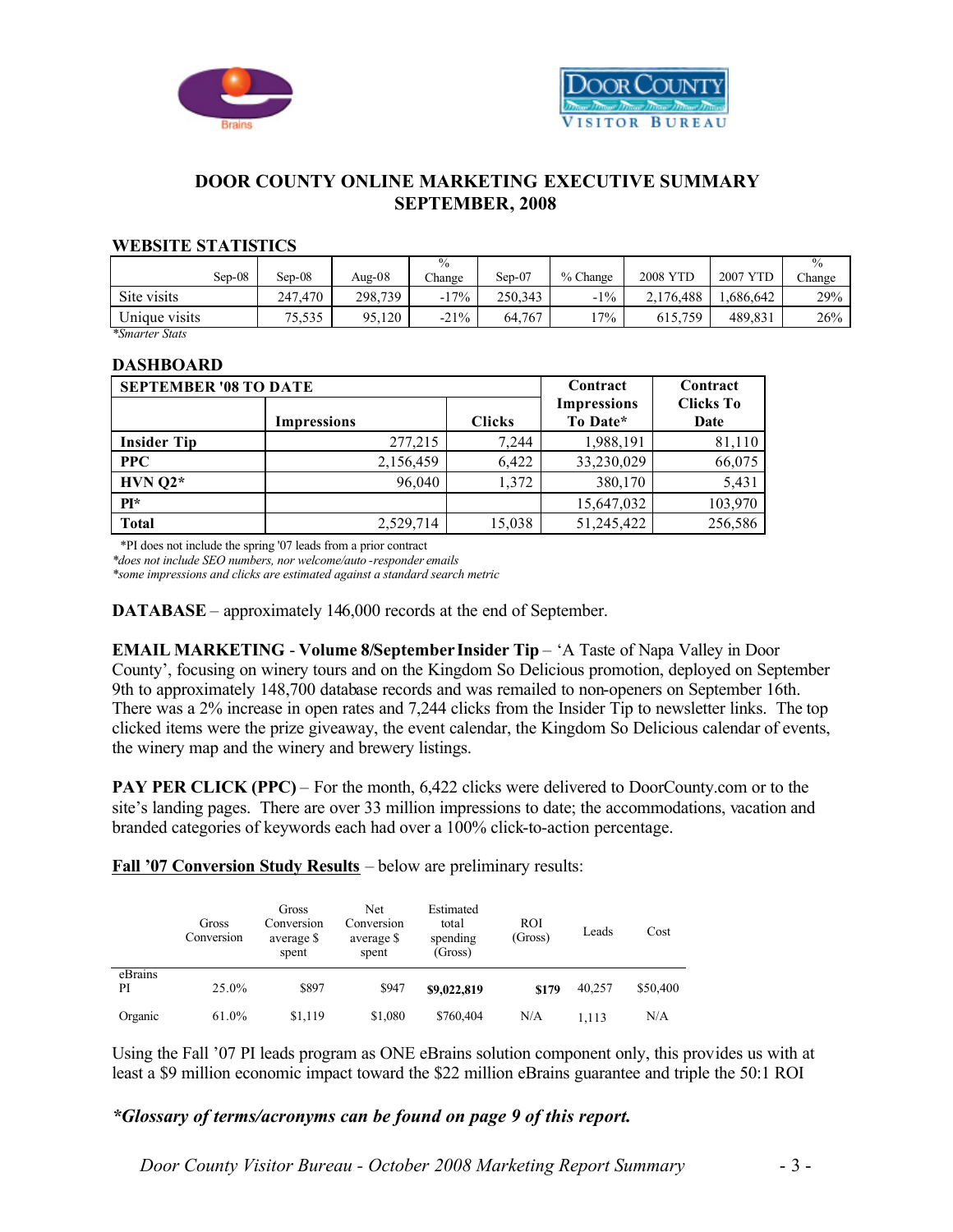

### **Web Site Visits – www.DoorCounty.com**

# **Monthly Web Site Visits**

*Beginning in September 2002, sessions reflect doorcounty.com and doorcountyvacations.com. DoorCounty.com redesign went live around 4 PM on May 17, 2006.*

| Month      | 1999    | 2000    | 2001    | 2002    | 2003      | 2004    | 2005      | 2006      | 2007      | 2008      |
|------------|---------|---------|---------|---------|-----------|---------|-----------|-----------|-----------|-----------|
| Jan        | 42.272  | 39.771  | 51.592  | 53.592  | 71,118    | 74.461  | 97.924    | 83.410    | 103,816   | 178,573   |
| Feb        | 48.205  | 45.410  | 49,120  | 51.463  | 70.790    | 65.981  | 67.857    | 74.979    | 92.824    | 160.761   |
| March      | 33.695  | 59,056  | 61.063  | 56,241  | 80,416    | 65.816  | 67.740    | 102.660   | 113,408   | 188,788   |
| April      | 34,226  | 57,407  | 68,598  | 68,566  | 90,747    | 70,930  | 82,341    | 109.761   | 115.601   | 223,337   |
| May        | 42,543  | 77,526  | 88,004  | 86,393  | 109.573   | 88,332  | 116,243   | 148,685   | 185,350   | 270,300   |
| June       | 49,959  | 95,185  | 102,765 | 93,826  | 153,921   | 104,912 | 133,497   | 158,433   | 211,342   | 275,813   |
| July       | 68.402  | 118,051 | 126,759 | 115.524 | 218.637   | 128,884 | 153,689   | 183.213   | 312,647   | 332,707   |
| Aug        | 67,756  | 97,548  | 109,763 | 99,099  | 190.008   | 111,089 | 153,706   | 179.422   | 301.311   | 298,739   |
| Sept       | 53,352  | 78,942  | 84,596  | 98.028  | 159.963   | 95.431  | 124.481   | 162.182   | 250.343   | 247,470   |
| Oct        | 33.845  | 55.935  | 66.811  | 87.003  | 117,792   | 72.977  | 105.599   | 125.675   | 235,005   |           |
| Nov        | 17.530  | 27.511  | 33.193  | 44,555  | 57.630    | 40.207  | 55.882    | 70.212    | 142.318   |           |
| <b>Dec</b> | 20.314  | 28.872  | 31.562  | 46.887  | 53.486    | 53.100  | 70.049    | 79,142    | 134.009   |           |
| YTD Total  | 512,099 | 781,214 | 873.826 | 901,177 | 1,374,081 | 972,120 | 1,229,008 | 1,477,774 | 2,197,974 | 2,176,488 |
|            |         |         |         |         |           |         |           |           |           |           |



| YTD, web site visitor sessions up 29% |      |      |  |                     |  |  |                                                                                         |      |      |
|---------------------------------------|------|------|--|---------------------|--|--|-----------------------------------------------------------------------------------------|------|------|
| 1999                                  | 2000 | 2001 |  | 2002 2003 2004 2005 |  |  | - 2006                                                                                  | 2007 | 2008 |
|                                       |      |      |  |                     |  |  | 440,410 668,896 742,260 722,732 1,145,173 805,836 997,478 1,202,745 1,686,642 2,176,488 |      |      |

*Door County Visitor Bureau - October 2008 Marketing Report Summary* - 4 -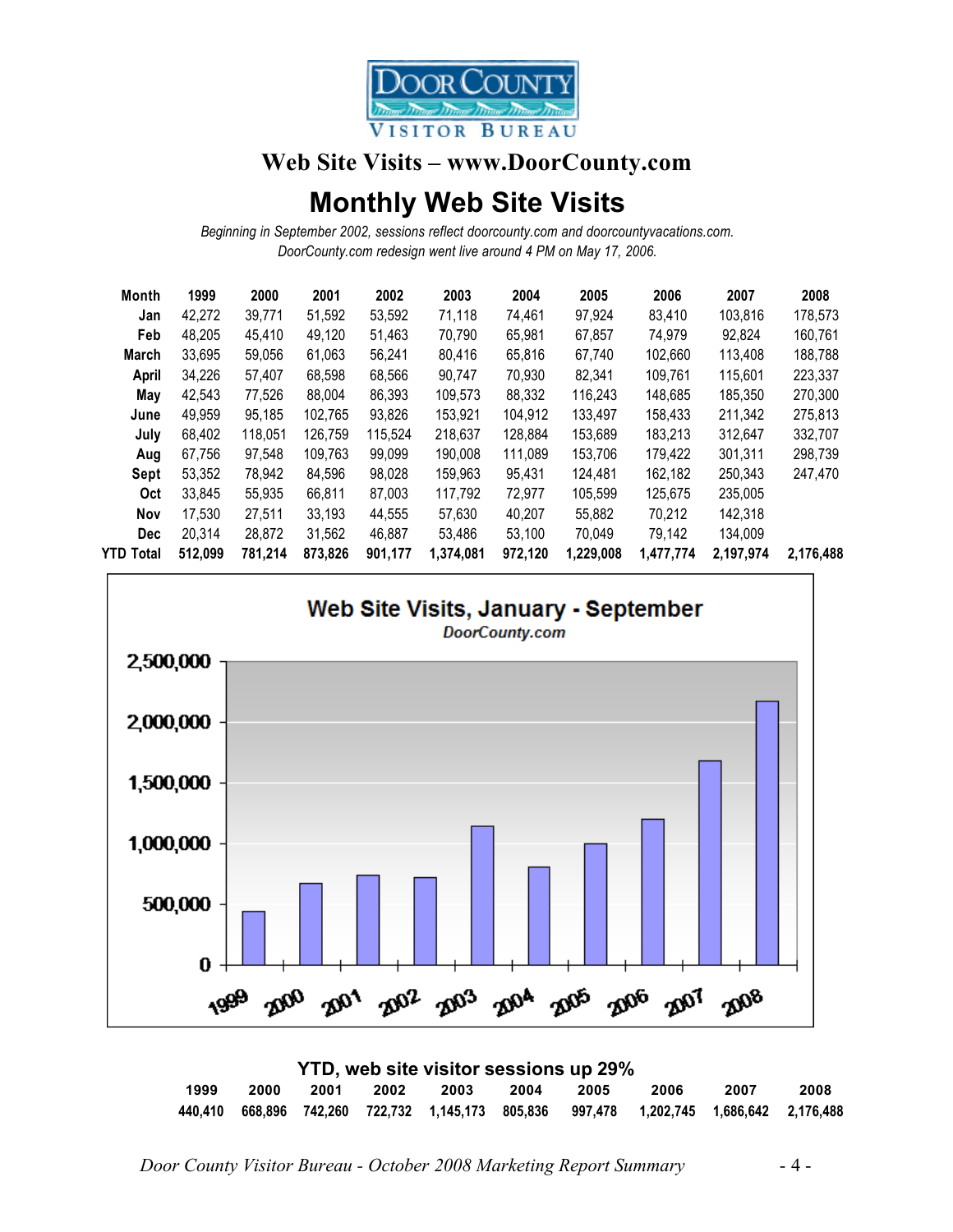



## **Info/Statistics for Door County's on-line video travel show**

*Through September 30, 2008*

#### **Some recent statistics about the show**

The first episode of *Explore The Door* was posted on DoorCounty.com on September 20, 2006.

*Explore The Door* web activity has represented about **3.75%** of the site's traffic since September 2006, based on site visits.

Show episodes were viewed **4,735** times in September, and have been viewed a total of **110,566** times on DoorCounty.com, an average of **4,423** views per month *(this actual number is higher in the summer, lower in the winter)*

In addition to on-line views, **1,929** episodes of the show were downloaded in September. Lifetime downloads of all show episodes total **34,455.**

In September, the show recorded **3,486** views on YouTube. Show segments have been posted on YouTube since October '06 and have been viewed a total of **33,288** times.

**50** different segments have been filmed and included as part of the first **17** episodes of the show.

The latest episode of the show, Episode 17, premiered in September on DoorCounty.com.

In addition to the show being available on DoorCounty.com, it is also available through the iTunes music store, through YouTube as mentioned above, through other on-line video sharing sites and via local access TV stations in Door County. Local feedback continues to be very positive.

#### **Show Overview**

*Explore The Door*, a video travel podcast about Door County, was created to highlight for potential visitors the eclectic mix of attractions and activities that can be experienced in Door County. While a majority of DCVB programs act as direct marketing pieces, *Explore The Door* is designed to be an image marketing tool. The program, through audio/visual interaction rather than the static images and text of traditional web sites, is meant to encourage travelers who are researching their vacation options to choose Door County as their travel destination. With increasing traveler consumption of on-line media content, specifically video, it gives Door County an opportunity to influence and persuade potential visitors to choose Door County in a way that had not been available to the DCVB prior to the start of this video travel podcast image marketing initiative. We believe we've been and continue to be ahead of the curve with this initiative, as other destinations around the country are just now trying to catch up and implement similar programs for their destinations.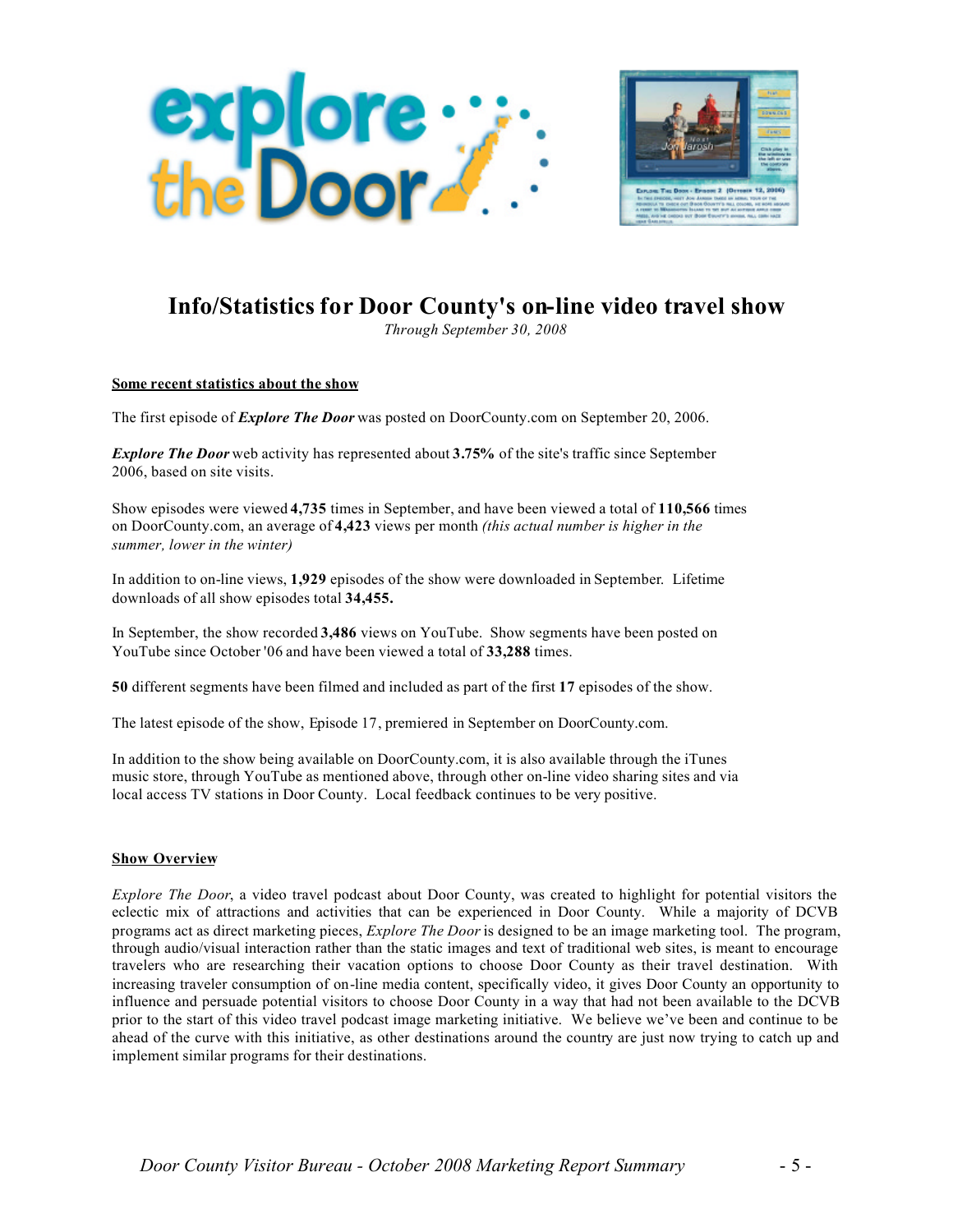# **Door County Visitor Center People Traffic**

*A people counter was installed in DCVB lobby in late April 2006*

|                  | 2006           | 2007   | 2008   | 2009 | 2010 | 2011 | 2012 | 2013                                                                    | 2014 |
|------------------|----------------|--------|--------|------|------|------|------|-------------------------------------------------------------------------|------|
| January          | $\blacksquare$ | 759    | n/a    |      |      |      |      |                                                                         |      |
| <b>February</b>  | $\blacksquare$ | 676    | 658    |      |      |      |      |                                                                         |      |
| <b>March</b>     | $\blacksquare$ | 989    | 929    |      |      |      |      |                                                                         |      |
| April            | $\blacksquare$ | 529    | 1,180  |      |      |      |      |                                                                         |      |
| May              | 3,535          | 3,313  | 3,387  |      |      |      |      |                                                                         |      |
| June             | 5,196          | 4,826  | 4,525  |      |      |      |      |                                                                         |      |
| July             | 8,058          | 7,596  | 6,978  |      |      |      |      |                                                                         |      |
| <b>August</b>    | 7,423          | 6.902  | 7.244  |      |      |      |      |                                                                         |      |
| <b>September</b> | 6,040          | 5,076  | 4,581  |      |      |      |      |                                                                         |      |
| <b>October</b>   | 5,208          | 5,075  |        |      |      |      |      |                                                                         |      |
| <b>November</b>  | 1,019          | 1,035  |        |      |      |      |      |                                                                         |      |
| <b>December</b>  | 867            | 693    |        |      |      |      |      | Due to an equipment malfunction, data is not available for January 2008 |      |
| Total            | 37,346         | 37,469 | 29,482 |      |      |      |      |                                                                         |      |



| January - September |            |  |  |  |  |  |  |
|---------------------|------------|--|--|--|--|--|--|
| Year                | # Visitors |  |  |  |  |  |  |
| 2006                | 30.252     |  |  |  |  |  |  |
| 2007                | 30,666     |  |  |  |  |  |  |
| 2008                | 29.482     |  |  |  |  |  |  |
|                     |            |  |  |  |  |  |  |

**Welcome Center People Traffic by Month** 



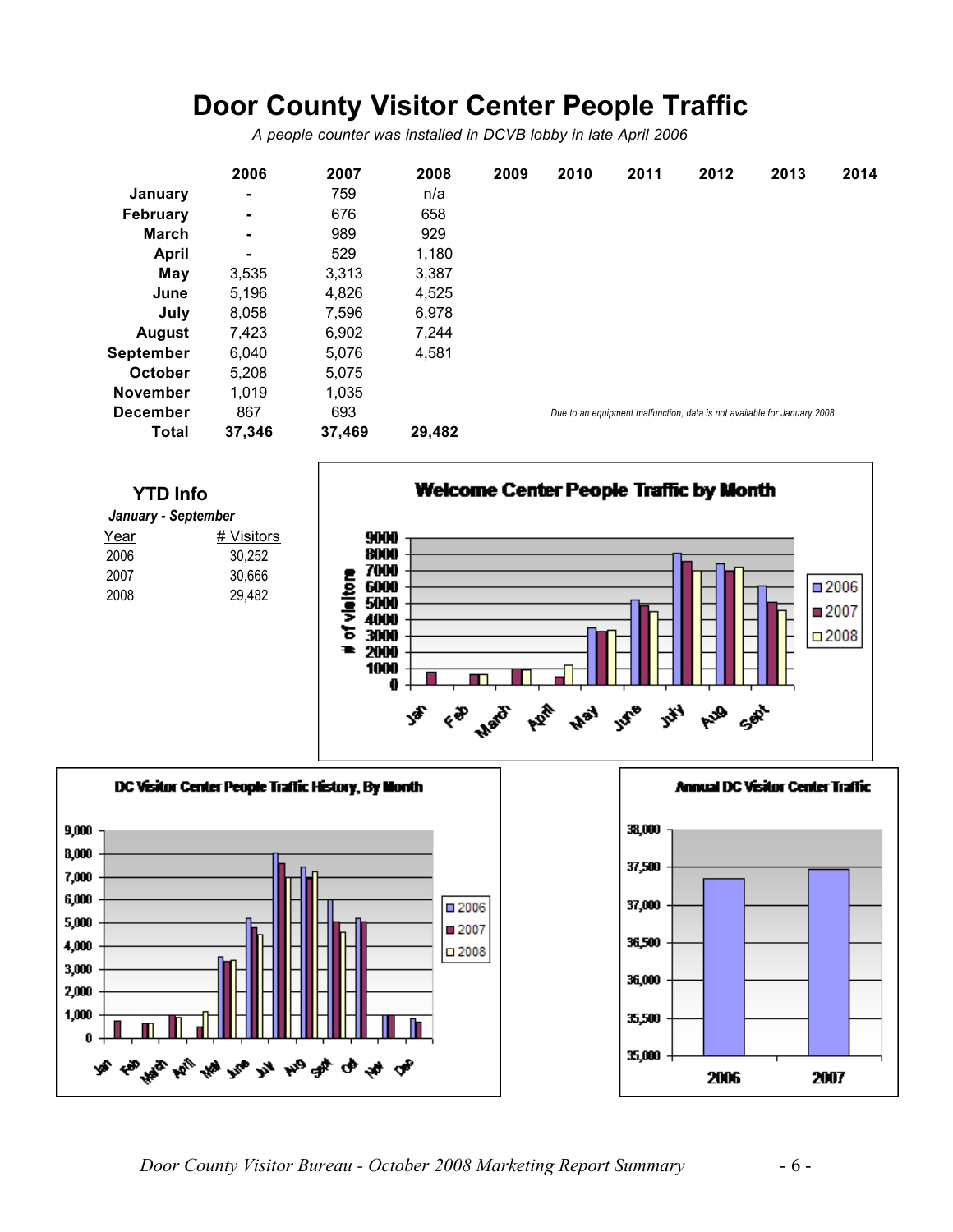# **Door County Fall 2008 Media Coverage Summary**

*From our BurrellesLuce Media Monitoring Contract*

## **Year To Date**

|               |                 | <b>Impressions</b> |           | <b>Ad Value Equivalency</b> |             |                   |              |
|---------------|-----------------|--------------------|-----------|-----------------------------|-------------|-------------------|--------------|
| Fall '08 Goal | <b>YTD Goal</b> | <b>YTD Actual</b>  | % of goal | Fall '08 Goal               | YTD<br>Goal | <b>YTD Actual</b> | % of<br>qoal |
| 20,833,333    | 8.333.333       | 10.976.667         | 132%      | \$1,208,333                 | \$483,333   | \$1,465,649       | 303%         |



| Quarterly   |             |                    |             |                     |  |  |  |  |
|-------------|-------------|--------------------|-------------|---------------------|--|--|--|--|
|             | <b>Hits</b> | <b>Impressions</b> | <b>AVE</b>  |                     |  |  |  |  |
| 1st Quarter | 143         | 10,976,667         | \$1,465,649 | (Aug, Sept, Oct)    |  |  |  |  |
| 2nd Quarter | 0           | O                  | \$0         | (Nov, Dec, Jan)     |  |  |  |  |
| 3rd Quarter |             | 0                  | \$0         | (Feb, March, April) |  |  |  |  |
| 4th Quarter | 0           | 0                  | \$0         | (May, June, July)   |  |  |  |  |
| TOTALS      | 143         | 10,976,667         | \$1,465,649 |                     |  |  |  |  |

*\* monthly reporting not yet complete due to 4-5 week lag time in reporting by BurrellesLuce*

**This data taken from the DCVB's ongoing media monitoring program as contracted through BurrellesLuce Media Monitoring Services. These figures are separate from Geiger & Associates, as not all of the articles generated by the Geiger press trips get picked up by BurrellesLuce. Additionally, photographs are not included in the AVE calculations provided by BurrellesLuce.**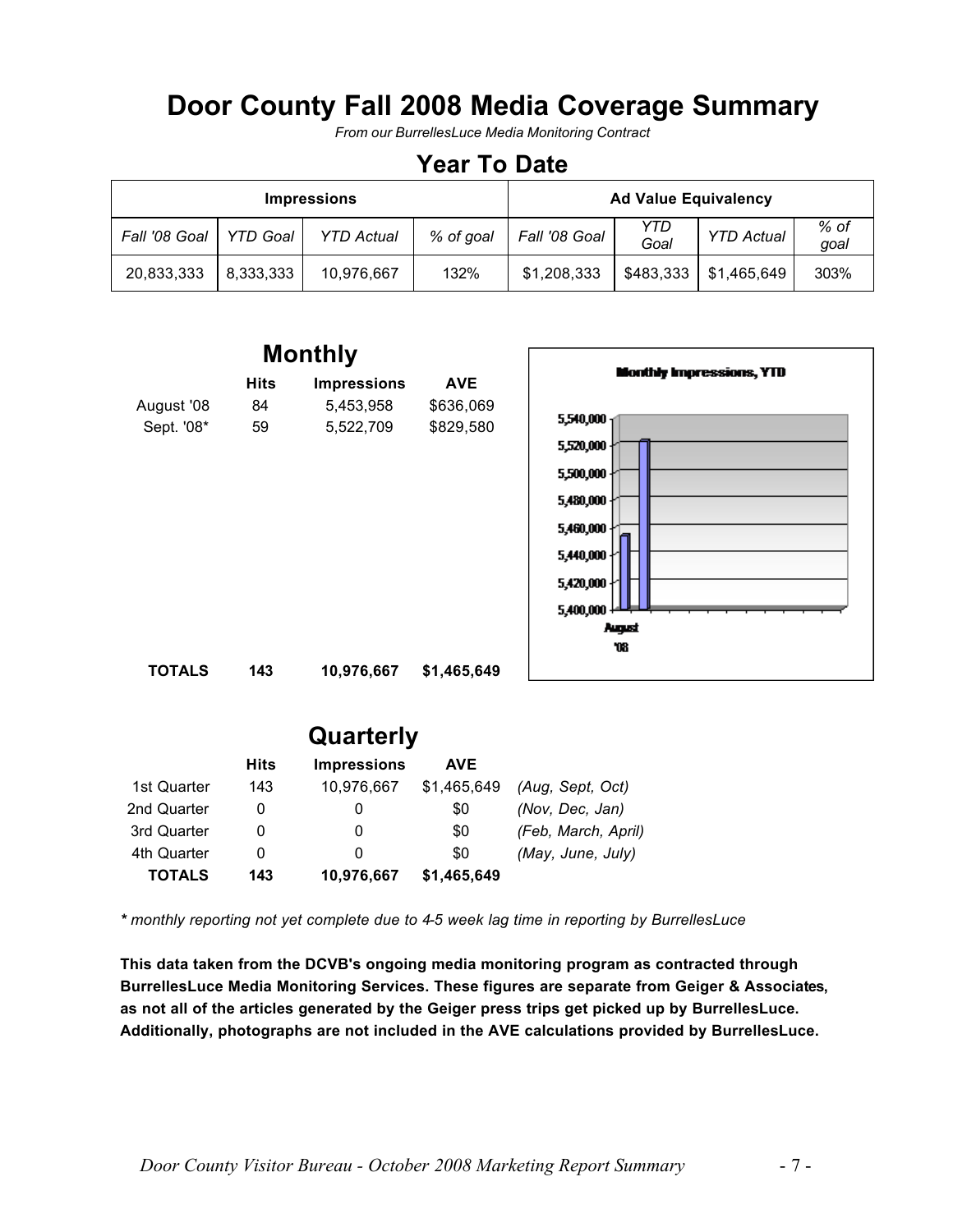

### **Group/Meeting Sales Activities Report**

### **September 2008**

#### **Meeting Planners**

Inquires:

- Glass Impressions Corvette Club
- Sharpe vintage auto touring group

Article for Meetings Mid America on three top picks for outdoor adventure

#### **Tour Operators**

Sales Piece Mailing:

- 30 Bank Travel Leads
- 30 Circle Wisconsin '07 DC Fam Tour Attendees
- 33 American Bus Association Leads
- 16 Ontario Motorcoach Association Leads
- 30 Circle Wisconsin '08 Marketplace Appointments & Attendees

Inquiries:

- Elderberries Club
- Progressive Travel
- Southwest Tour & Travel
- Bonnie Squyres Tour

Follow up with Holt Tours DC Fam Tour